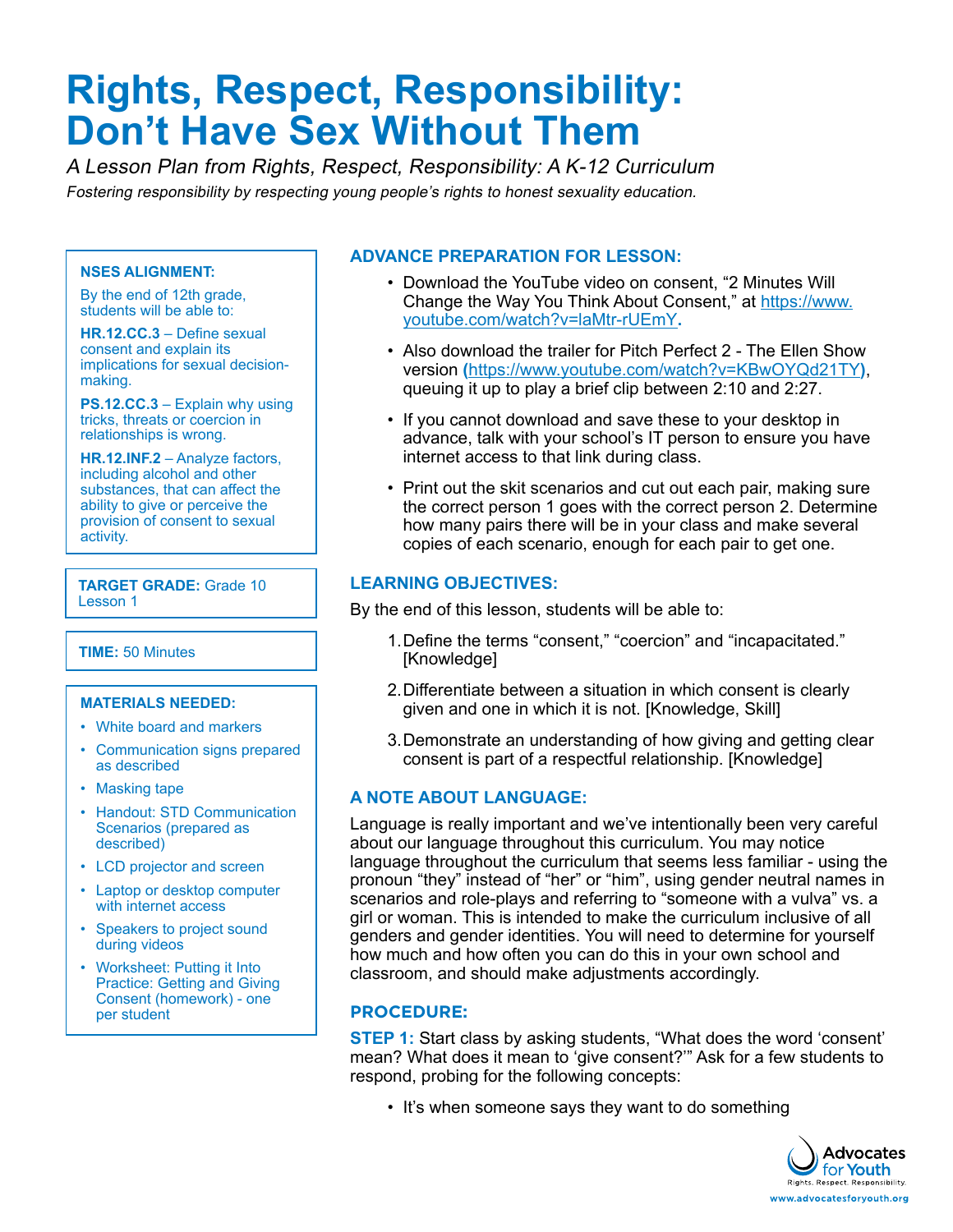- When someone gives permission to another person
- Saying "yes" to or being okay with something

Say, "This seems like a pretty straightforward idea – but it isn't always. Let's take a look at one person's attempt to figure it all out." (2 minutes)

**STEP 2:** Play the video, "2 Minutes Will Change the Way You Think about Consent," at <https://www.youtube.com/watch?v=laMtr-rUEmY>.

Ask for reactions to the video, then process using the following:

- The ConsentBot says her first attempt was "coercion." What does that mean? (Probe for getting someone to do something by threatening or forcing them). What did she do that was coercive? Remind the students that, as the ConsentBot says, "Consent must be voluntary," which means a person has to want to give consent.
- When she goes to visit her friend, Jonathan, Jonathan is half asleep when she asks for his phone and he says yes. The ConsentBot says it's not consent because he's "incapacitated." What does that mean? (Probe for when someone doesn't have the capacity or ability to do things – or say they want to do things). Jonathan was asleep, so he would not have been completely aware of what he was saying. The same thing goes if someone were drunk or using drugs.
- What do you think of the example when she is in the library and asks the person wearing the headphones for their phone and they don't respond -- and she assumes she has consent because that person didn't say no? Ask, "Why isn't that the same as having consent?" Probe for the importance of getting a clear "yes" or "no" from someone to know for sure whether you have (or have not gotten) consent.
- Has anyone ever been in a situation where they haven't wanted to do something, but a friend has said, "It's fine, just do it." How has that felt? Why did the ConsentBot say it wasn't consent? (Probe for the fact that the middle person seemed to have felt intimidated – meaning, pressured to do it, even if he wasn't being pressured by the person asking for consent).
- What did you notice in the last exchange, which the ConsentBot finally agrees is consent? Probe for the fact that she asked – and he said yes, while also clarifying his conditions: "You can use my phone, but no texts or international calls." She clarified by asking about his phone's game center, and he responded. The ConsentBot said that this was clear consent – and it was also healthy, clear communication. (7 minutes)

**STEP 3:** Say, "This video was about using someone else's phone. Now, let's take a look at a brief clip that has to do with sexuality and consent." Show the excerpt from <https://www.youtube.com/watch?v=KBwOYQd21TY>, starting at 2:10 and ending at 2:27.

Ask, "What did you just see?" (Two people flirting at a party, miscommunication)

Ask, "When he asked her if she wanted to have sex, how did she respond?" (She said she didn't want to but then winked at him; what she said was a clear no but how she said it made him think she wanted to).

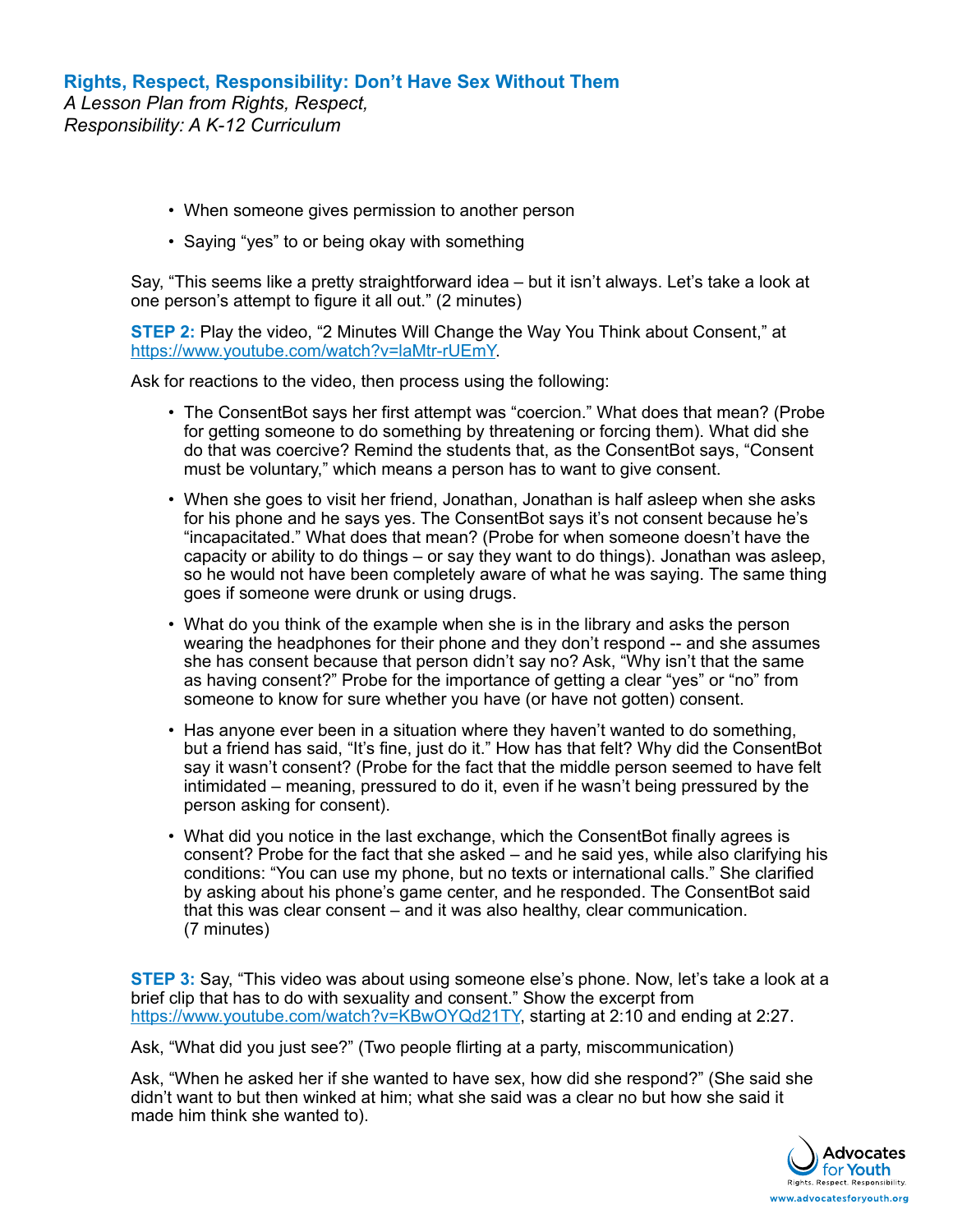Ask, "How do you think he was feeling then?" (Confused, hopeful, worried)

Ask, "Did she give her consent to him to have sex?" (No)

Ask, "What do you think he should do next?" (Walk away, ask her again, try something to see whether she's interested).

Say, "The smartest thing he can do here is take her no as her answer. It doesn't matter how she said it, but he has to go with what she actually said. This is also a good example of how talking about consent at a party – where there's alcohol – isn't the best place or time to bring it up. What impact could alcohol or other drugs have on someone's ability to give consent? What impact could alcohol or other drugs have on a person's ability to clearly understand what someone is communicating to them? It's good to remember that anything but a clear 'yes' means no." (4 minutes)

**STEP 4:** Say, "We're going to take a look now at what it's like to ask for and give consent in a relationship." Break students up into pairs. Say, "I'm going to distribute a scenario to each of you, and you're going to work together to create and perform a brief skit – no more than 1 – 2 minutes – that you'll share with the class. Please don't tell the class what's on your scenario, you'll demonstrate it during the skit."

Break students into pairs. Distribute the scenarios and tell them they have about 5 minutes to figure out how they will act it out in front of the class. (7 minutes)

**STEP 5:** After about 5 minutes of working, check in to see whether the pairs are ready to present. Ask for a pair to volunteer to go first and have them come to the front of the room. Talk about what was presented, commenting on the clarity of consent given and received. Ask the next pair to go and continue until everyone has gone or as time allows. (22 minutes) *(Note to the Teacher: Because more than one pair will have the same scenario, you can avoid repetition by asking whether other pairs had different takes on the same situation.)*

**STEP 6:** Ask the class to comment on what they saw in the various skits. In particular note situations in which pairs assigned roles to each other based on gender role stereotypes and emphasize that everyone has the responsibility to make sure they have consent from another person, regardless of gender.

Say, "Everyone has the right to say what they do and don't want to do in a relationship. And we all have a responsibility to listen to be clear about what we want and to listen to what the other person wants in order to have healthy, mutually respectful relationships."

Distribute and go through the homework sheet. (5 minutes)

#### **RECOMMENDED ASSESSMENT OF LEARNING OBJECTIVES AT CONCLUSION OF LESSON:**

The video and discussion at the beginning of the lesson will fulfill the first learning objective. The paired communication scenarios will achieve the second learning objective. The homework assignment will achieve the third learning objective.

### **HOMEWORK:**

Students will complete and hand in a log of real-life situations in which consent was given or not given, and their reactions to those situations.

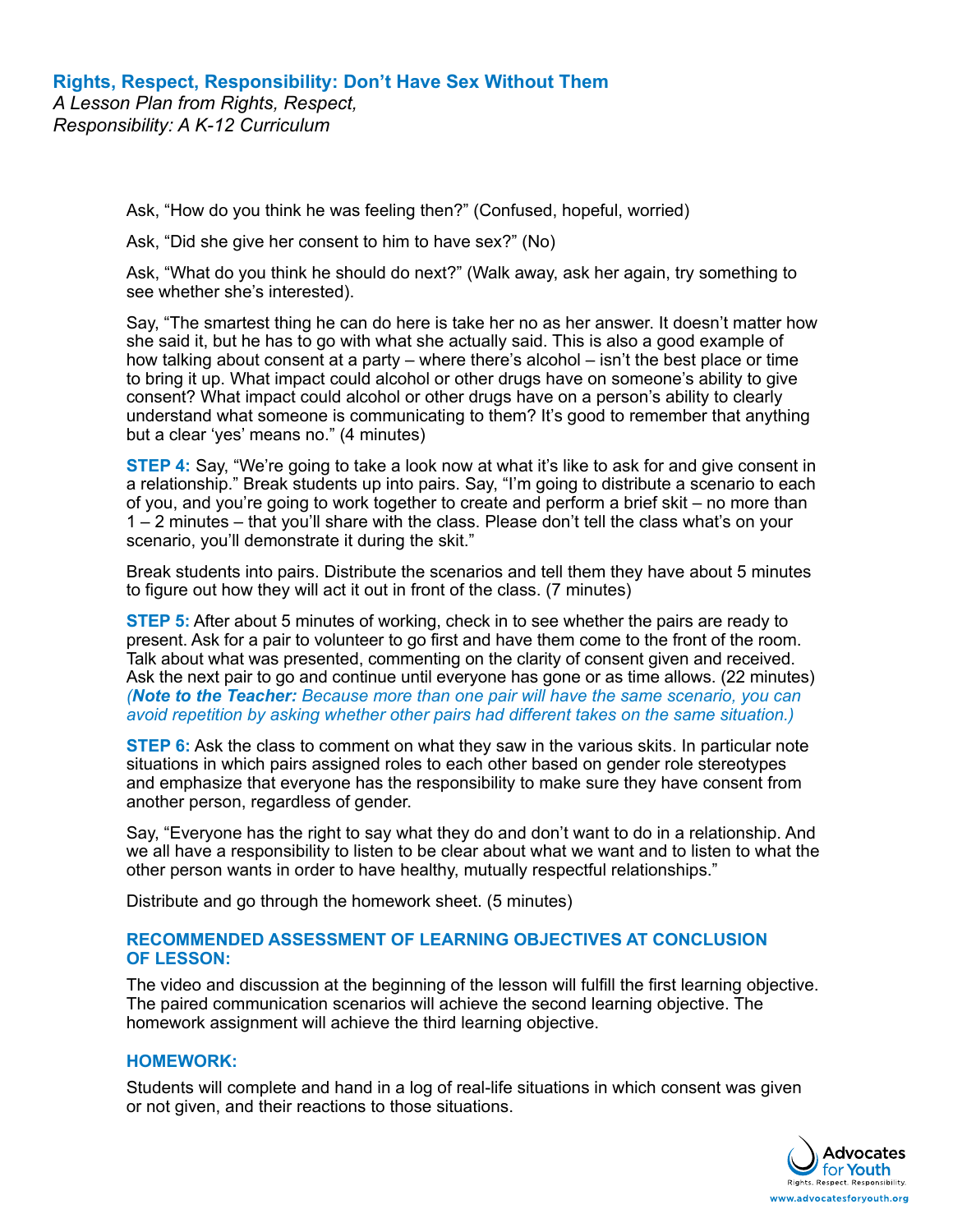# **Scenario A**

#### PERSON 1

You really, really like person 2. You think they're totally hot and want to ask them out – but how? You feel like if you hold their hand they'll be more likely to say yes when you ask.

## **Scenario A**

#### PERSON 2

You're interested in person 1. You don't know them very well, but you think they're kind of cute. You're also kind of shy and aren't really fond of being touched or PDA.

## **Scenario B**

#### PERSON 1

You've been with person 2 for three months and haven't had sex together, but you really think it's time. You love the other person, they love you and everything you've done together up until then has been really good.

# **Scenario B**

PERSON 2

You've been with person 1 for three months and haven't had sex together, but you really think it's time. You love the other person, and will do almost anything to keep the relationship going and make them happy. You just really are nervous about being naked and having sex. You like the way your sexual relationship is now and don't see any reason to make a change.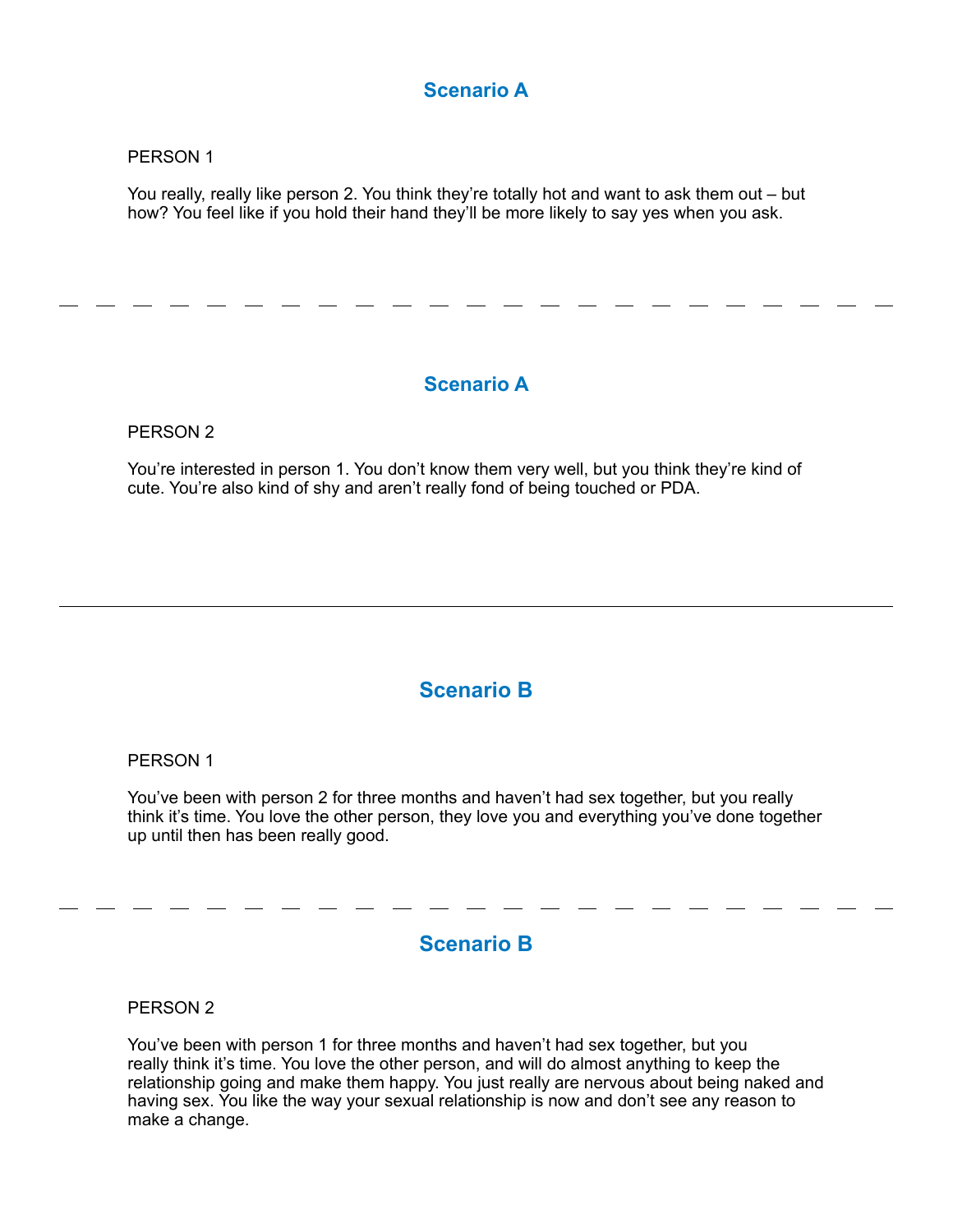# **Scenario C**

#### PERSON 1

You think you know what person 2 wants – that's the way your relationship has always been. You're more outgoing, they're more quiet and reserved and they expect you to take charge and make decisions. That's how it is where you're from. So you're going to let them know that tonight is the night – you're going to have sex together for the first time.

# **Scenario C**

PERSON 2:

You can't believe you're with person 1. You know there's a nice person in there, but they're always making the decisions in the relationship. You don't really feel like you have any say, and it's easier to go along with what they want. You've been doing a lot of touching without having any type of sex (vaginal, oral or anal) and you haven't said what you do and don't want.

# **Scenario D**

#### PERSON 1

You love being in a relationship with person 2! You two seem like you were made for each other – you finish each other's sentences, like the same thing, like each other's friends, and are on the same page when it comes to what you do together sexually. You want to try something you've never done before with them but figure you should talk with them about it first.

## **Scenario D**

PERSON 2:

You love being in a relationship with person 1! You two seem like you were made for each other – you finish each other's sentences, like the same thing, like each other's friends, and are on the same page when it comes to what you do together sexually… Kind of. There are some things you've done together that you didn't really like, but you don't want to bring it up because things are going so well and you're concerned about making Person 1 upset.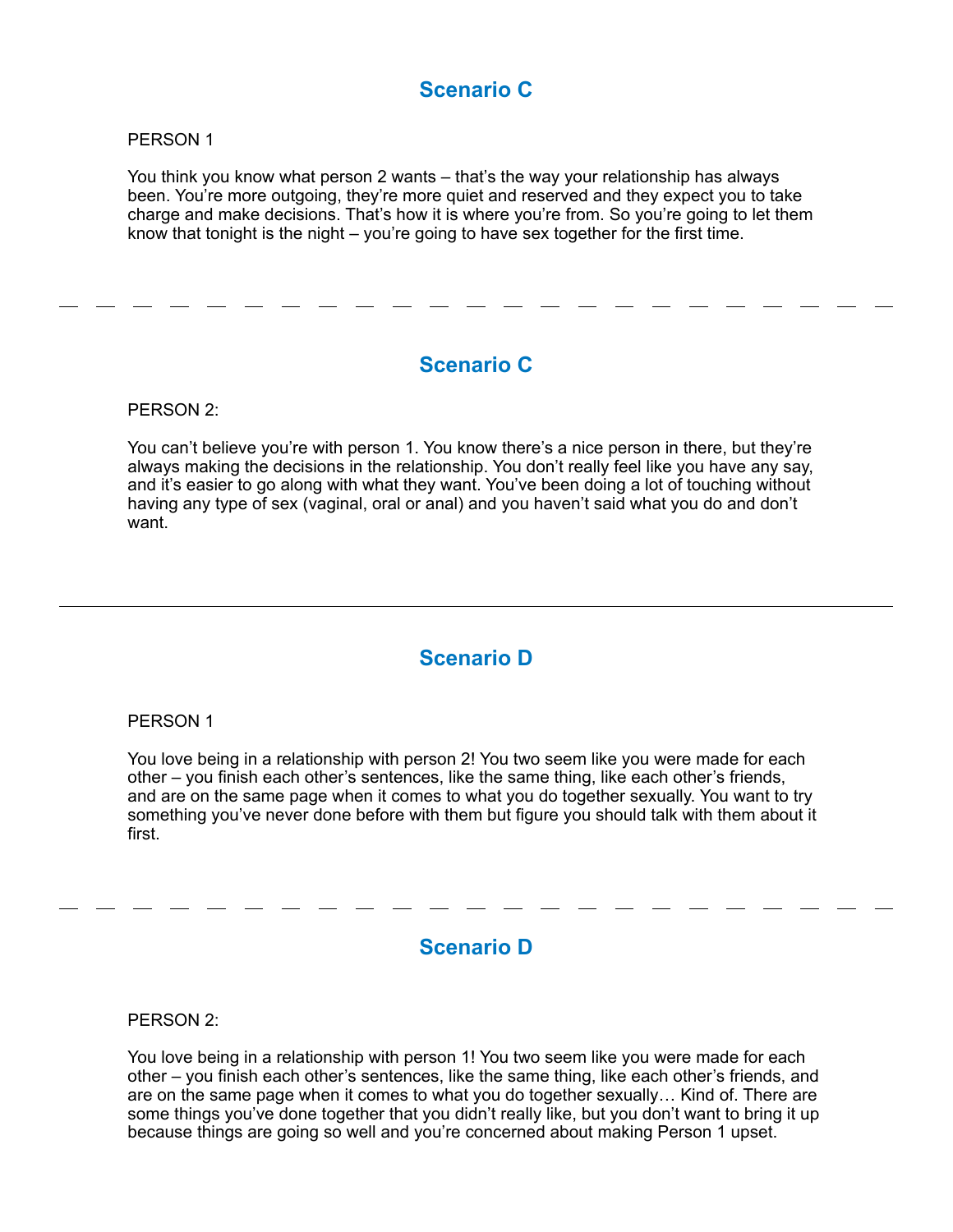# **Scenario E**

#### PERSON 1

You're at a party and you see person 2, whom you've always thought was really cute. They've been drinking a little, so you go up and talk with them and see whether they might be interested in going someplace more private.

# **Scenario E**

#### PERSON 2

You're at a party and you see person 1, whom you've always thought was really cute… you think, you're not sure, because you've had a few drinks already and aren't sure whether you're confusing this person with someone else… anyway… you're feeling good being at this party, that's all that matters! You want to stay at the party, so if anyone tries to get you to leave or go elsewhere at the party, you really don't want to.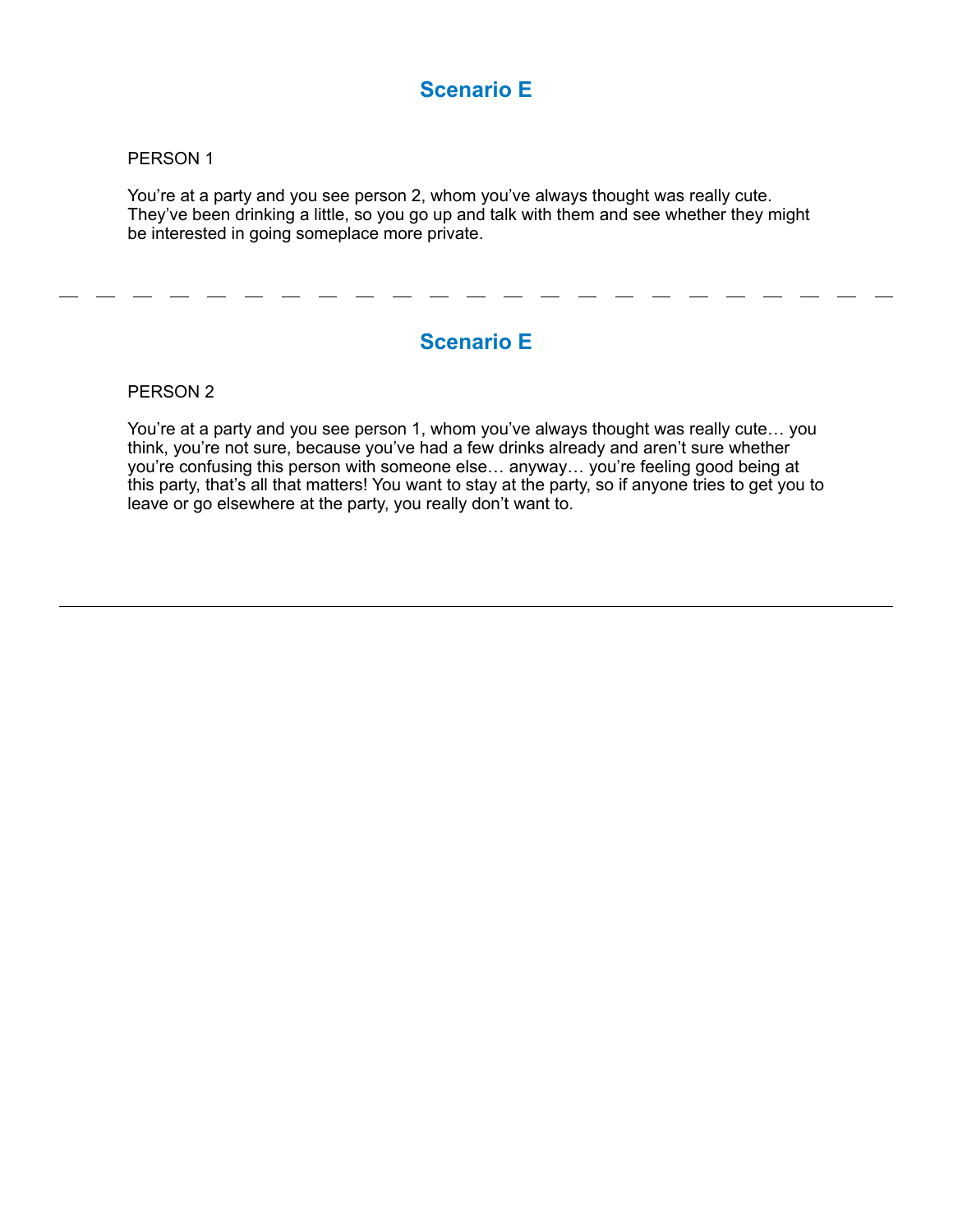# **Homework Putting It Into Practice: Getting and Giving Consent**

| Instructions: Over the next week, please log two situations in which you were asked to<br>give permission to someone else for something, and at least three situations in which you<br>asked someone else for permission to do something. Record below how each situation went. |
|---------------------------------------------------------------------------------------------------------------------------------------------------------------------------------------------------------------------------------------------------------------------------------|
|                                                                                                                                                                                                                                                                                 |
|                                                                                                                                                                                                                                                                                 |
| Did you give consent? _____________ How or why not? ____________________________                                                                                                                                                                                                |
|                                                                                                                                                                                                                                                                                 |
|                                                                                                                                                                                                                                                                                 |
|                                                                                                                                                                                                                                                                                 |
| Did you give consent? ______________ How or why not? ____________________________                                                                                                                                                                                               |
|                                                                                                                                                                                                                                                                                 |
|                                                                                                                                                                                                                                                                                 |